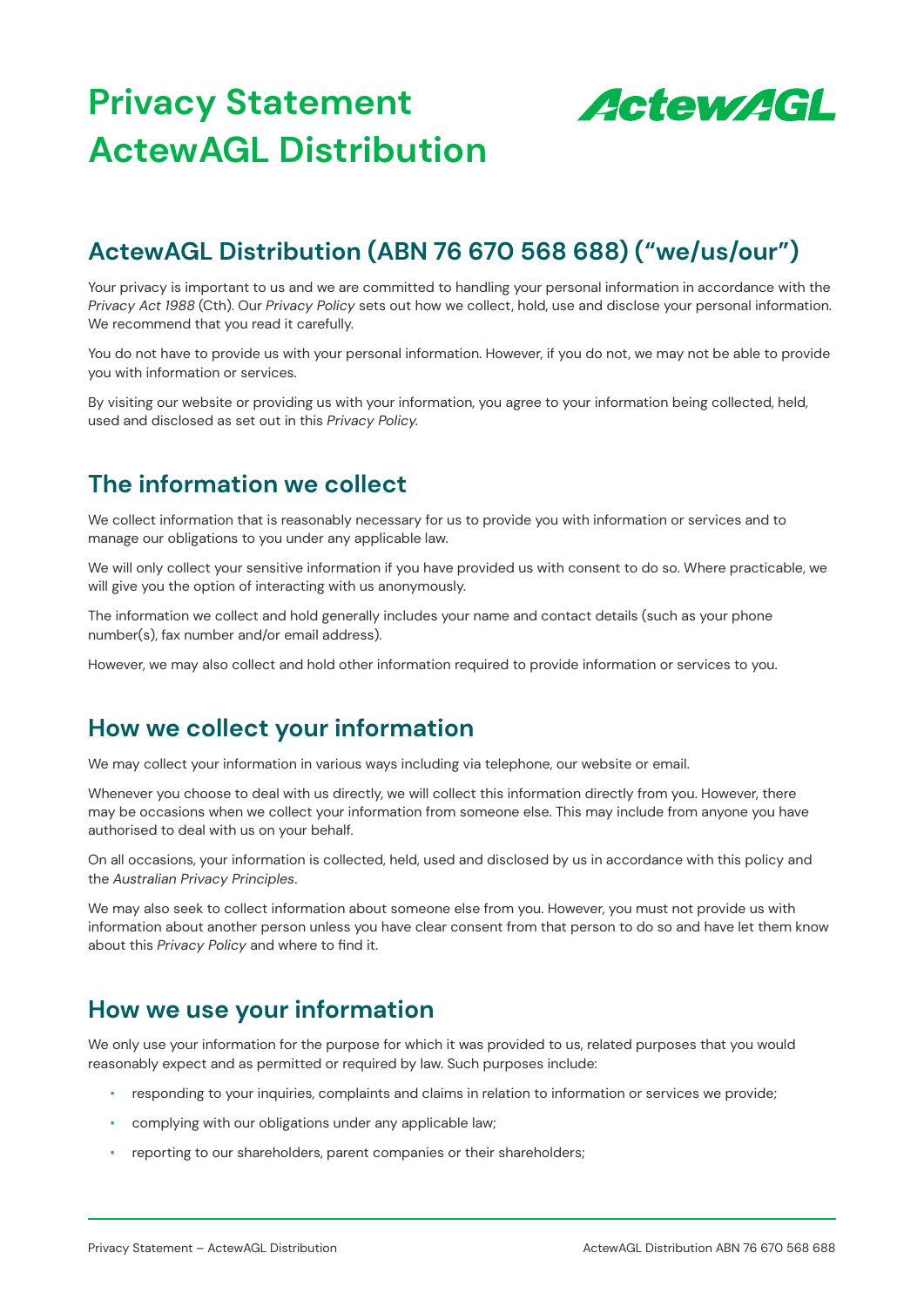

- quality assurance and training purposes; and
- any other purposes identified at the time of collecting your information.

However, we will only use your sensitive information for the purposes for which it was initially collected, other directly related purposes or purposes to which you otherwise consent.

If you are a supplier or other third party your information will only be used for the specific purpose for which it was provided to us unless you have consented to other uses.

## **How we disclose your information**

We may disclose your information to our related entities and third parties who provide services to us or on our behalf, including:

- our external IT service providers and other third party service providers;
- in the case of some claims (or likely claims), assessors, legal advisors, repairers, builders, and investigators;
- government bodies, regulators, law enforcement agencies and any other parties where required by law; and

We will only disclose your sensitive information for the purposes for which it was initially collected, other directly related purposes or purposes to which you consent.

From time-to-time, we contract with service providers located in countries outside of Australia (e.g. New Zealand, India, Philippines, Fiji, and South Africa). We will take reasonable steps (e.g. contractual measures) to ensure that these providers comply with the *Australian Privacy Principles*.

#### **Accuracy, access and correction**

We take reasonable steps to ensure the information we collect and hold about you is accurate, up-to-date and complete, and if used or disclosed, also relevant.

Please let us know as soon as possible if there are any changes to your information or if you believe the information we hold about you is not accurate, complete, up-to-date or is otherwise misleading.

We will, on request, provide you with access to the information we hold about you unless we are prohibited by law from doing so or may withhold access. We will notify you of the basis for any refusal to allow you access your information. We may ask you to complete a [Personal Information Access Request Form](https://www.actewagljv.com.au/-/media/project/actewagl/ajv/files/forms/actewagl-distribution_personal-information-access-request-form-updated.pdf) and may charge you a service fee for retrieving and sending the information to you.

### **Have an enquiry or complaint?**

If you have an enquiry or complaint relating to our *Privacy Policy* or compliance with the Australian Privacy Principles, please contact us using the contact details below. You will need to provide us with sufficient details regarding your complaint, as well as any supporting evidence and/or information.

We will refer your inquiry or complaint to our Privacy Officer. They will, within a reasonable time, investigate the issue and determine the steps that we will undertake to resolve any complaints. We will contact you if we require any additional information from you and will notify you in writing of the response or determination of our Privacy Officer.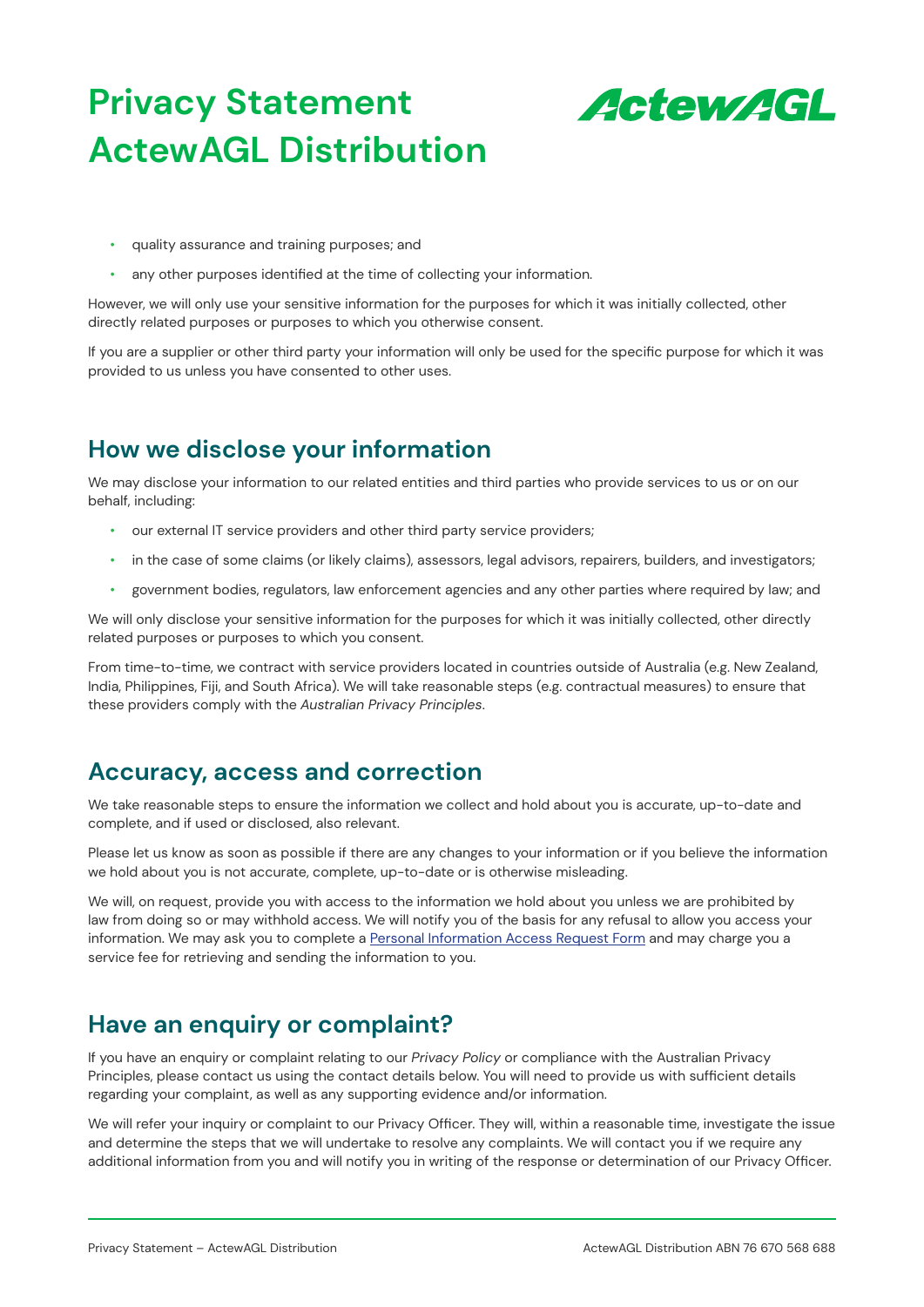

If you are not satisfied with our response or determination, you can contact us or raise your concerns with the Australian Privacy Commissioner via [www.oaic.gov.au](http://www.oaic.gov.au).

## **Revision of our Privacy Policy**

We may revise this *Privacy Policy* or any part of it from time to time. Please review this policy periodically for changes. If we make significant changes to this policy, we may notify you using the contact details provided by you or by putting a notice on our website.

Your continued use of our website, services, requesting our assistance or the provision of further personal or sensitive information to us after this *Privacy Policy* has been revised, constitutes your acceptance of the revised *Privacy Policy*.

# **Cyber Security Statement**

ActewAGL is committed to the protection of your information and takes reasonable and proactive steps (including those required by law) to implement cybersecurity controls and procedures. Our website and all information you transfer to us via the website, is protected, secured and encrypted using industry-standard technology.

While reasonable and proactive steps are taken to protect your information, ActewAGL recognises and understands that no system is completely secure.

#### **Your responsibilties**

To improve the security of your information, you have a responsibility to use and maintain strong passwords, store your passwords safely, not share them with anyone else and ensure that you log out of our website when not using it. You should also ensure that you have sufficient security on the devices you use to access ActewAGL's website, which includes ensuring that your malware protection, browser and operating system are up-to-date with the latest available updates and patches. If you know or suspect that your security or password has been compromised, you should notify us as soon as possible on 13 14 93.

#### **Website encryption**

ActewAGL websites use industry-standard encryption to secure information in transit. Details of the encryption can be viewed in the certificate that accompanies our website by clicking the padlock icon in your browser's address bar.

#### **Information collected through the use of this webiste**

To enable all functionality provided by this website, information must be collected from you and your device. This information is stored in a 'cookie' that is stored in your device's browser and retrieved by our servers when required. This cookie includes information about your browser settings to ensure that the information provided to your device can be displayed correctly. Your use of the website is also contained in the cookie.

You can configure your browser to either accept all cookies, reject all cookies or to notify you when a cookie is being sent to your device. The 'help function' on your browser will provide you with details on how to change your browser configuration. You may choose to reject cookies however it may affect your ability to use our website.

In addition, information not capable of identifying you, such as the number of users visiting this website, may also be captured and used by ActewAGL.